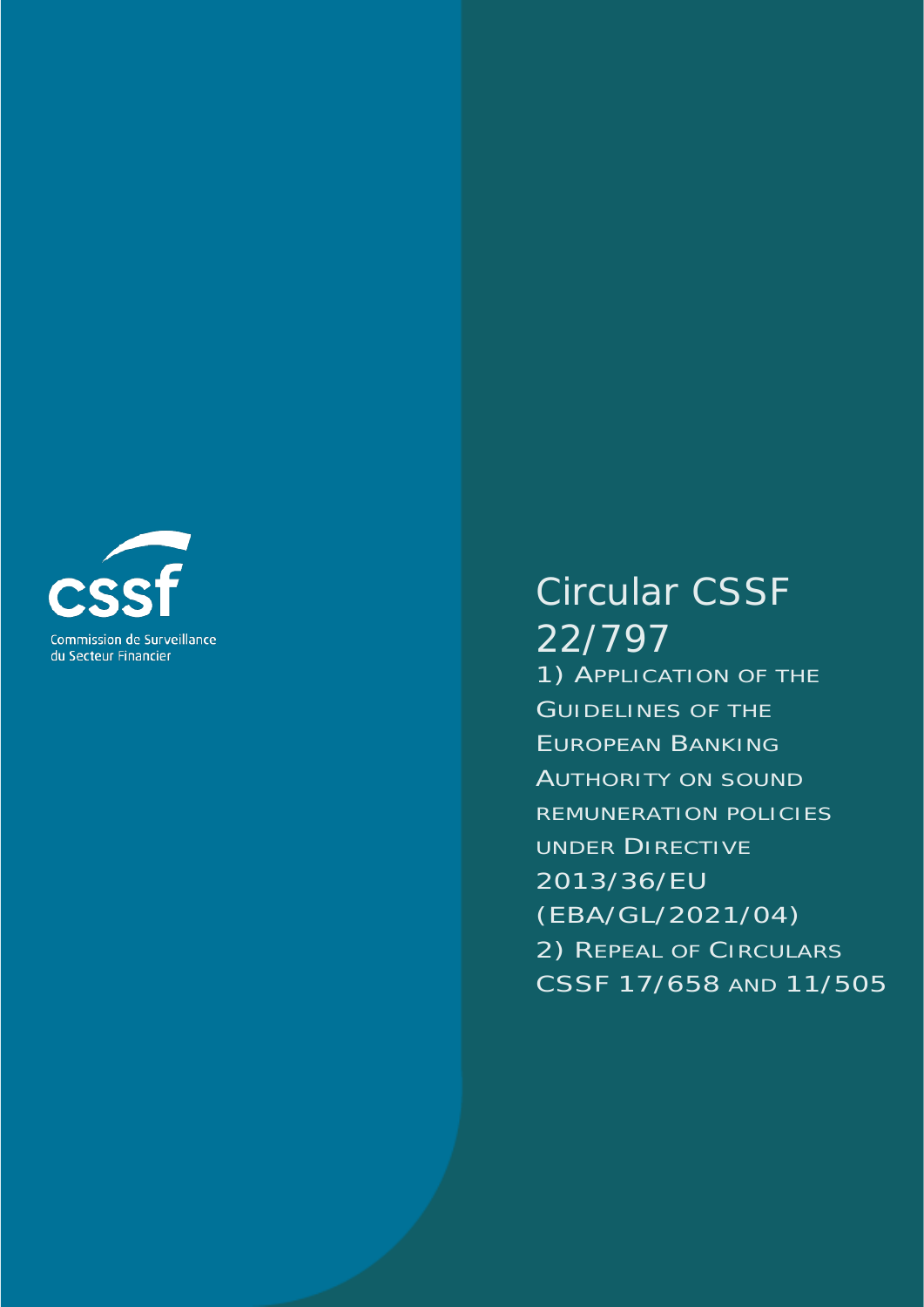

## **Circular CSSF 22/797**

**Re**: 1) Application of the Guidelines of the European Banking Authority on sound remuneration policies under Directive 2013/36/EU (EBA/GL/2021/04)

2) Repeal of Circulars CSSF 17/658 and 11/505

Ladies and Gentlemen, Luxembourg, 31 January 2022

**To all credit institutions, as defined in point 12 of Article 1 of the amended Law of 5 April 1993 on the financial sector (LFS), and all CRR investment firms, as defined in point 9a. of Article 1 of the LFS, as well as all other investment firms falling under the scope of application of Circulars CSSF 17/658 and 11/505**

**Subject:** Application of the Guidelines of the European Banking Authority (EBA) on sound remuneration policies under Directive 2013/36/EU (EBA/GL/2021/04) and repeal of Circulars CSSF 17/658 and 11/505.

#### **Purpose of the Circular**

The purpose of this circular is to inform you that the CSSF, in its capacity as competent authority, applies the Guidelines of the EBA on sound remuneration policies under Directive 2013/36/EU (EBA/GL/2021/04) (the "Guidelines"), published on 2 July 2021. Consequently, the CSSF has integrated the Guidelines into its administrative practice and regulatory approach with a view to promote supervisory convergence in this field at European level.

All credit institutions, as defined in point 12 of Article 1 of the amended Law of 5 April 1993 on the financial sector (LFS), and all CRR investment firms, as defined in point 9a. of Article 1 of the LFS, shall duly comply with them.

Circular CSSF 17/658 regarding the adoption of the EBA Guidelines on sound remuneration policies (EBA/GL/2015/22) and Circular CSSF 11/505 regarding details relating to the application of the principle of proportionality are hereby repealed.

## **The Guidelines**

The Guidelines are issued by the EBA in accordance with Articles 74(3) and 75(2) of Directive 20[1](#page-1-0)3/36/EU<sup>1</sup>.

<span id="page-1-0"></span>*<sup>1</sup> Directive 2013/36/EU of the European Parliament and of the Council of 26 June 2013 on access to the activity of credit institutions and the prudential supervision of credit institutions and investment firms, amending Directive 2002/87/EC and repealing Directives 2006/48/EC and 2006/49/EC (OJ L 176, 27.6.2013, p. 338).*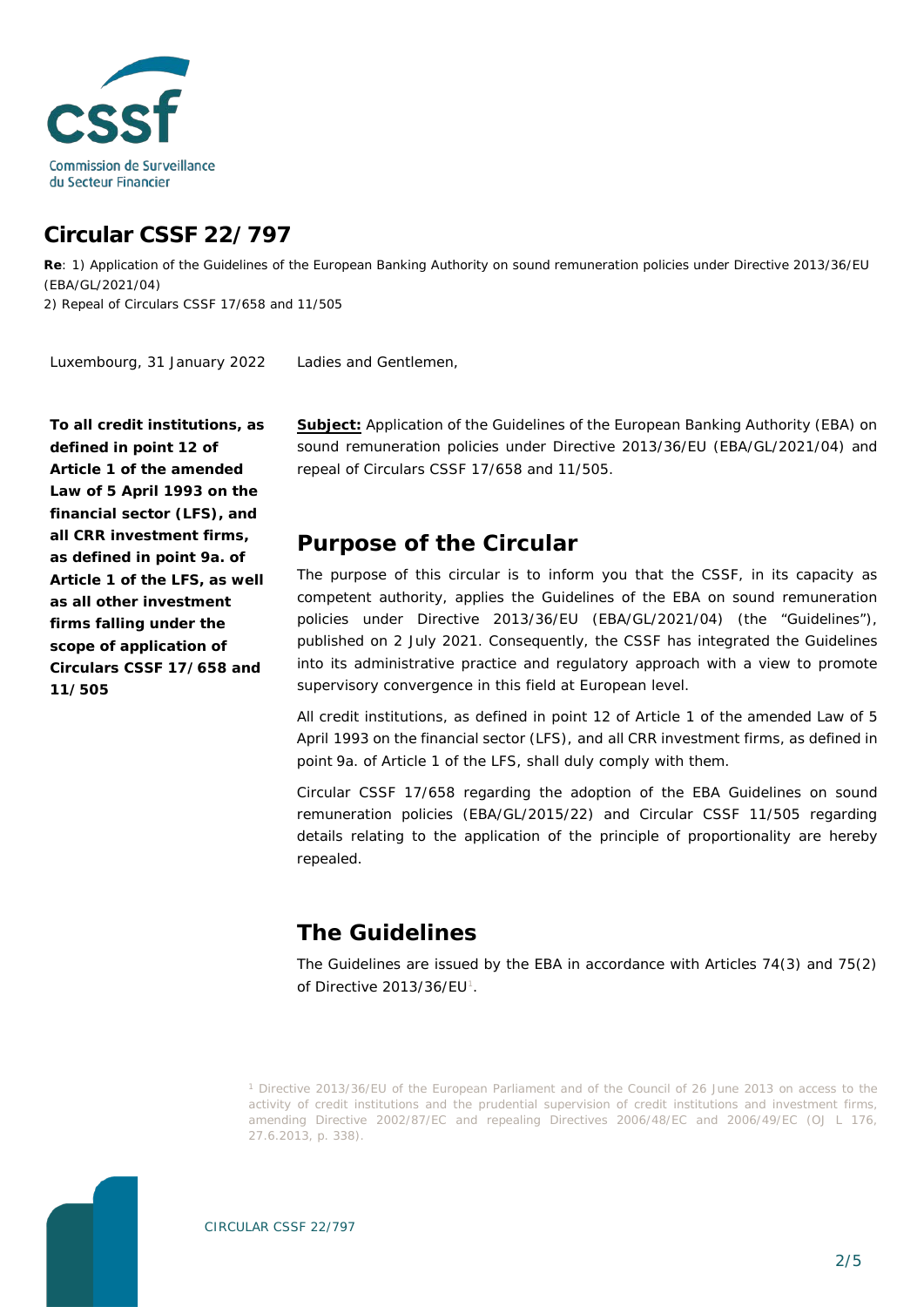

The Guidelines apply in relation to the sound and gender-neutral remuneration policies that credit institutions and CRR investment firms should have in place for all their staff and for staff whose professional activities have a material impact on the institutions' risk profile in accordance with Articles 92 to 95 of that Directive (identified staff), including for staff and identified staff on an individual and consolidated or sub-consolidated basis.

The Guidelines apply as from 31 December 2021.

The Guidelines specify in detail the requirements within Directive 2013/36/EU on remuneration policies, the respective governance arrangements and processes that should be applied when remuneration policies are implemented. They are an update of the Guidelines on sound remuneration policies under Directive 2013/36/EU published by the EBA in 2015 (EBA/GL/2015/22) to accommodate the changes to CRD that have been introduced by Directive [2](#page-2-0)019/878/EU<sup>2</sup>. In particular, the guidance on severance pay, retention bonuses and discretionary pension benefits has been clarified to avoid such payments being used to circumvent remuneration requirements. The Guidelines further specify how the threshold that represents a low amount of variable remuneration under Article 38-6 (2) b) of the LFS should be calculated which is different from the calculation of the ratio between variable and fixed remuneration. The Guidelines also clarify the requirements which apply in a group context. Finally, remuneration policies must be gender neutral and respect the principle of equal pay for male and female workers for equal work or work of equal value. The Guidelines specify the application of this principle.

Furthermore, they repeal the EBA/GL/2015/22.

The Guidelines are attached to this circular and are available on EBA's website [https://www.eba.europa.eu/regulation-and-policy/remuneration/guidelines-on](https://www.eba.europa.eu/regulation-and-policy/remuneration/guidelines-on-sound-remuneration-policies-second-revision)[sound-remuneration-policies-second-revision](https://www.eba.europa.eu/regulation-and-policy/remuneration/guidelines-on-sound-remuneration-policies-second-revision)

## **Scope of application**

The sections of the present circular relating to the application of the Guidelines shall apply to:

- All credit institutions, as defined in point 12 of Article 1 of the LFS;
- All CRR investment firms, as defined in point 9a. of Article 1 of the LFS.

<span id="page-2-0"></span>*<sup>2</sup> Directive (EU) 2019/878 of the European Parliament and of the Council of 20 May 2019 amending Directive 2013/36/EU as regards exempted entities, financial holding companies, mixed financial holding companies, remuneration, supervisory measures and powers and capital conservation measures*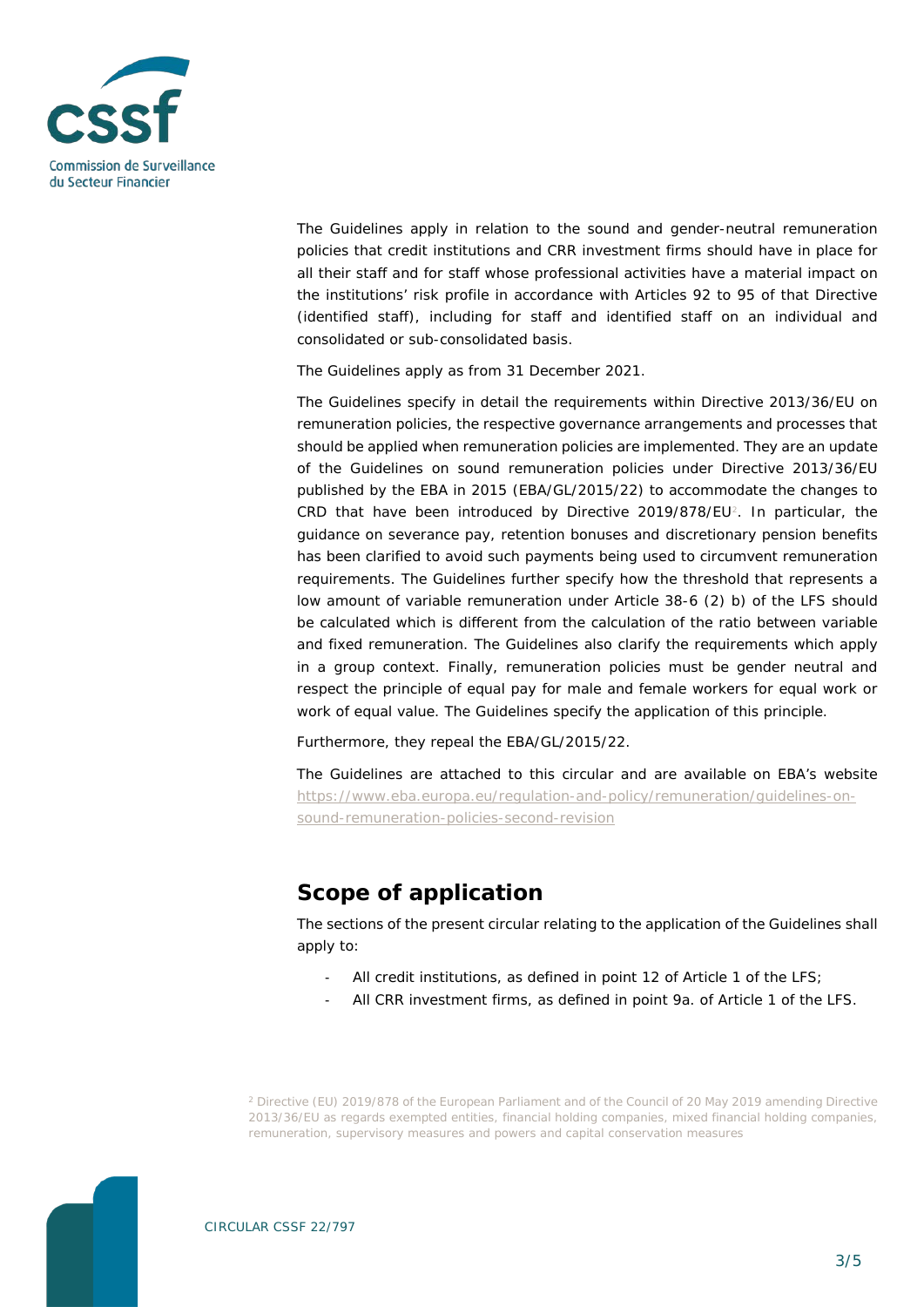

The part relating to the repeal of Circulars CSSF 17/658 and 11/505 shall apply to all institutions mentioned in the first paragraph of this section and in addition also applies to all other investment firms falling under the scope of application of the relevant circulars<sup>[3](#page-3-0)</sup>.

## **Date of application**

This circular shall apply as from the date of its publication and the Circulars CSSF 17/658 and 11/505 are repealed at the same date.

**Claude WAMPACH** Director

**Marco ZWICK Director** 

**Jean-Pierre FABER** Director

**Françoise KAUTHEN** Director

**Claude MARX** Director General

Attachment: Guidelines on sound remuneration policies

*<sup>3</sup> Those firms shall apply the new requirements of articles 38-20 ff. of the LFS stemming from Directive (EU) 2019/2034 of the European Parliament and of the Council of 27 November 2019 on the prudential supervision of investment firms and amending Directives 2002/87/EC, 2009/65/EC, 2011/61/EU, 2013/36/EU, 2014/59/EU and 2014/65/EU and/or the requirements set out in Circular CSSF 10/437.*

<span id="page-3-0"></span>